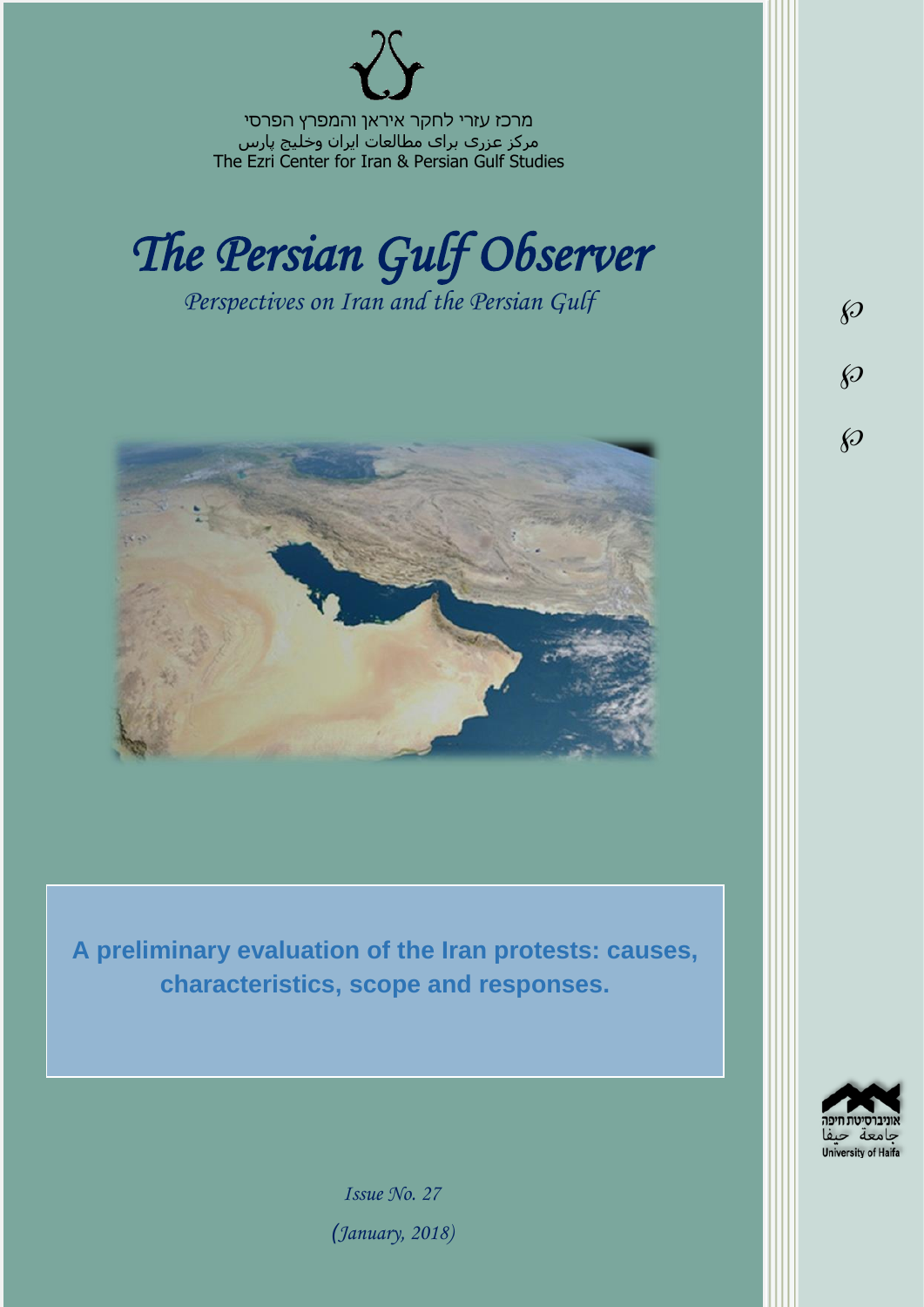The Ezri Center for Iran & Persian Gulf Studies at the University of Haifa is happy to launch *The* Persian Gulf Observer: Perspectives on Iran and the Persian Gulf. The Persian Gulf Observer will be published periodically, expressing the views and analysis of the Ezri center's researchers on various issues concerning the Persian Gulf region and the countries which lay by its shores. Attached please find the 27<sup>th</sup> issue written by Fellows and Members of the Ezi Center for Iran & Persian Gulf Studies, University of Haifa on "A preliminary evaluation of the Iran protests: causes, characteristics, scope and responses."

You are most welcome to follow the Ezri Center's twits at: <https://twitter.com/EzriCenter>, be our friend on Facebook: [https://www.facebook.com/pages/The-Ezri-Center-for-Iran-and-](https://www.facebook.com/pages/The-Ezri-Center-for-Iran-and-Persian-Gulf-Studies/141080069242626)[Persian-Gulf-Studies/141080069242626](https://www.facebook.com/pages/The-Ezri-Center-for-Iran-and-Persian-Gulf-Studies/141080069242626)

Watch and listen to conferences and lecturers in the Center's YouTube channel: <https://www.youtube.com/channel/UCZdzvlhv7a8nxLjYZdaz68Q>

and visit our site:<http://gulfc.haifa.ac.il/>

You are also cordially invited to visit our site in Persian [www.TeHTel.com,](http://www.tehtel.com/) where you could find interesting material on various aspects of the life in Israel.

# 2003 2003 2003 2003 2003 2003

מרכז עזרי לחקר איראן והמפרץ הפרסי באוניברסיטת חיפה שמח להשיק את :The Persian Gulf Observer

Perspectives on Iran and the Persian Gulf . בו יוצגו מאמרי דעה שיופצו בתדירות תקופתית, פרי- עטם של חוקרי המרכז על מגוון נושאים מאזור המפרץ הפרסי והמדינות השוכנות לחופיה.

להלן הגיליון ה- 27 ובו מאמר מאת חוקרי מרכז עזרי לחקר איראן והמפרץ הפרסי באוניברסיטת חיפה בנושא

"A preliminary evaluation of the Iran protests: causes, characteristics, scope and responses"

אנו מזמינים אתכם לעקוב אחרי ציוצי המרכז בכתובת: [EzriCenter/com.twitter://https](https://twitter.com/EzriCenter) ,

[https://www.facebook.com/pages/The-Ezri-Center-for-Iran-and-](https://www.facebook.com/pages/The-Ezri-Center-for-Iran-and-Persian-Gulf-Studies/141080069242626):כהיות חברים שלנו בפייסבוק

[Persian-Gulf-Studies/141080069242626](https://www.facebook.com/pages/The-Ezri-Center-for-Iran-and-Persian-Gulf-Studies/141080069242626)

לצפות ולהאזין לכנסים והרצאות בערוץ היו-טיוב של המרכז:

<https://www.youtube.com/channel/UCZdzvlhv7a8nxLjYZdaz68Q>

<http://gulfc.haifa.ac.il/> ולבקר אותנו באתר הבית

דוברי ויודעי הפרסית שביניכם מוזמנים לבקר באתר שלנו בשפה הפרסית [com.TeHTel.www](http://www.tehtel.com/) בו ניתן למצוא חומרים מעניינים על היבטים שונים של החיים בישראל.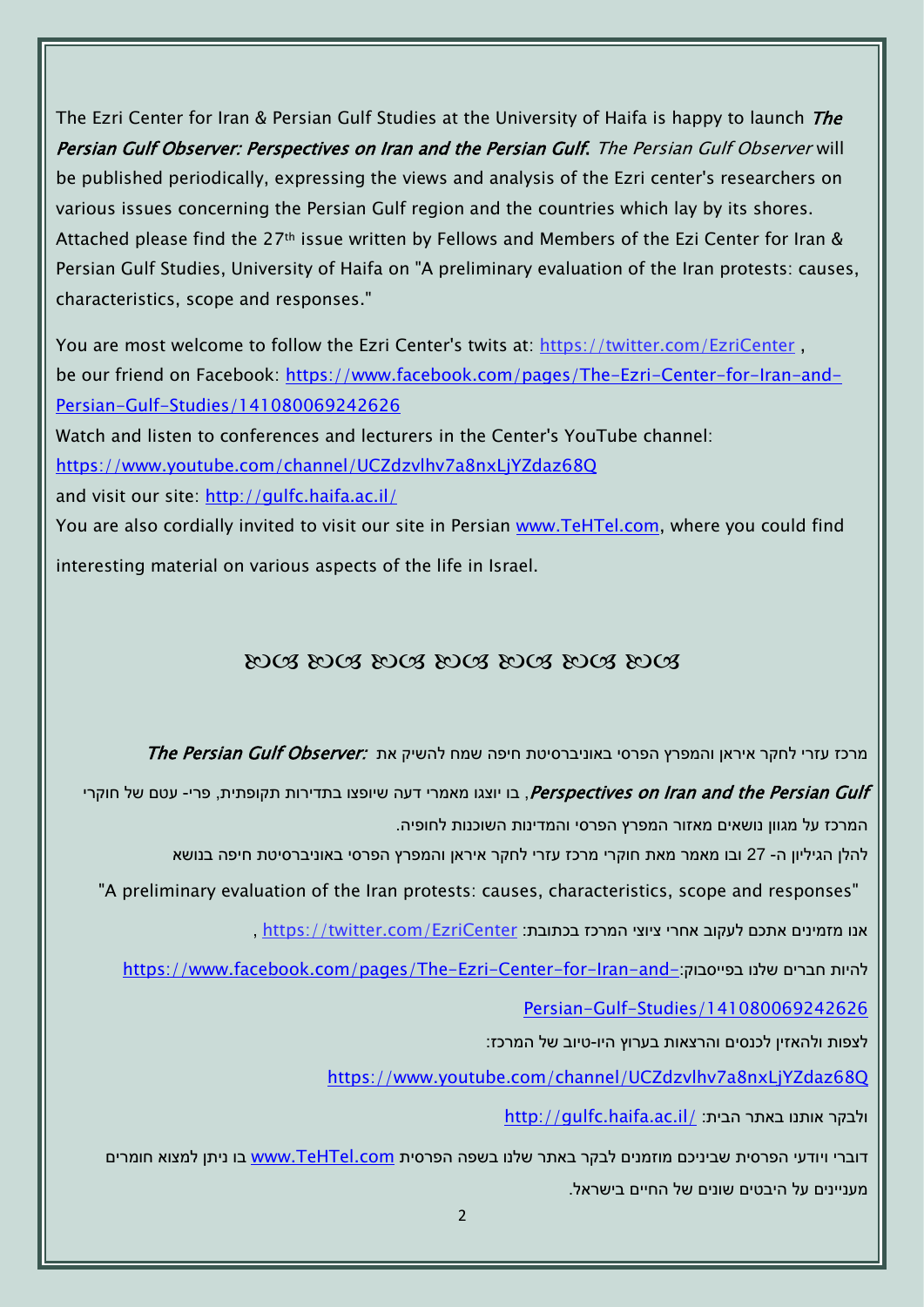#### ISSN 2410-5376

## **A preliminary evaluation of the Iran protests: causes, characteristics, scope and responses**

© Copyright 2018 Content written by Fellows and Members of the Ezri Center for Iran & Persian Gulf Studies, University of Haifa (Dr. Soli Shahvar, Dr. Glen Segell, Dr. Moshe Terdman, Mr. Ashkan Safaei Hakimi, Mr. Yossi Mansharof). Compiled, edited and translated by Dr. Glen Segell

## Abstract

In the last days of December 2017 and the first days of January 2018 Iran experienced the most significant wave of protests since the riots that erupted following the 2009 presidential election. These have now abated, but it is too soon to decide if they will not resurface very quickly. Given that they have abated it is appropriate to express a preliminary analysis of the causes, characteristics, scope and responses. This paper does so as a collective effort of Fellows and Members of the Ezi Center for Iran & Persian Gulf Studies, University of Haifa.

# Introduction

The current wave of demonstrations in Iran, which began on Thursday, December 28, 2017 have already been victorious in the expression of democracy, by changing the rhetoric, in giving voice to millions of Iranians we have not heard from for a few decades and in attracting the world's attention even if they have not yet resulted in the overthrow of the Islamic Republic.

On the one side there is the Islamic regime, armed with the Revolutionary Guard, the police and the Basij forces. On the other side there are the demonstrators, armed with increasing enthusiasm and a strong desire to bring about a real change in the political order in Iran but lacking visbleleadership and a cohesive ideology.

They are not limited to Tehran, and occur in parallel in a large number of cities throughout the country. Thus far the protest movement does not pose an immediate threat to the stability of the Iranian regime, but it highlights the frustration of the Iranian population and the increasing gap between the citizens and the institutions of the revolution.

The demonstrations are not the scale of the serious protests that broke out in Iran in 1999 and 2009, but they underline the continued dissatisfaction of large parts of the population with the regime, which emphasizes its illegitimacy in the eyes of many people.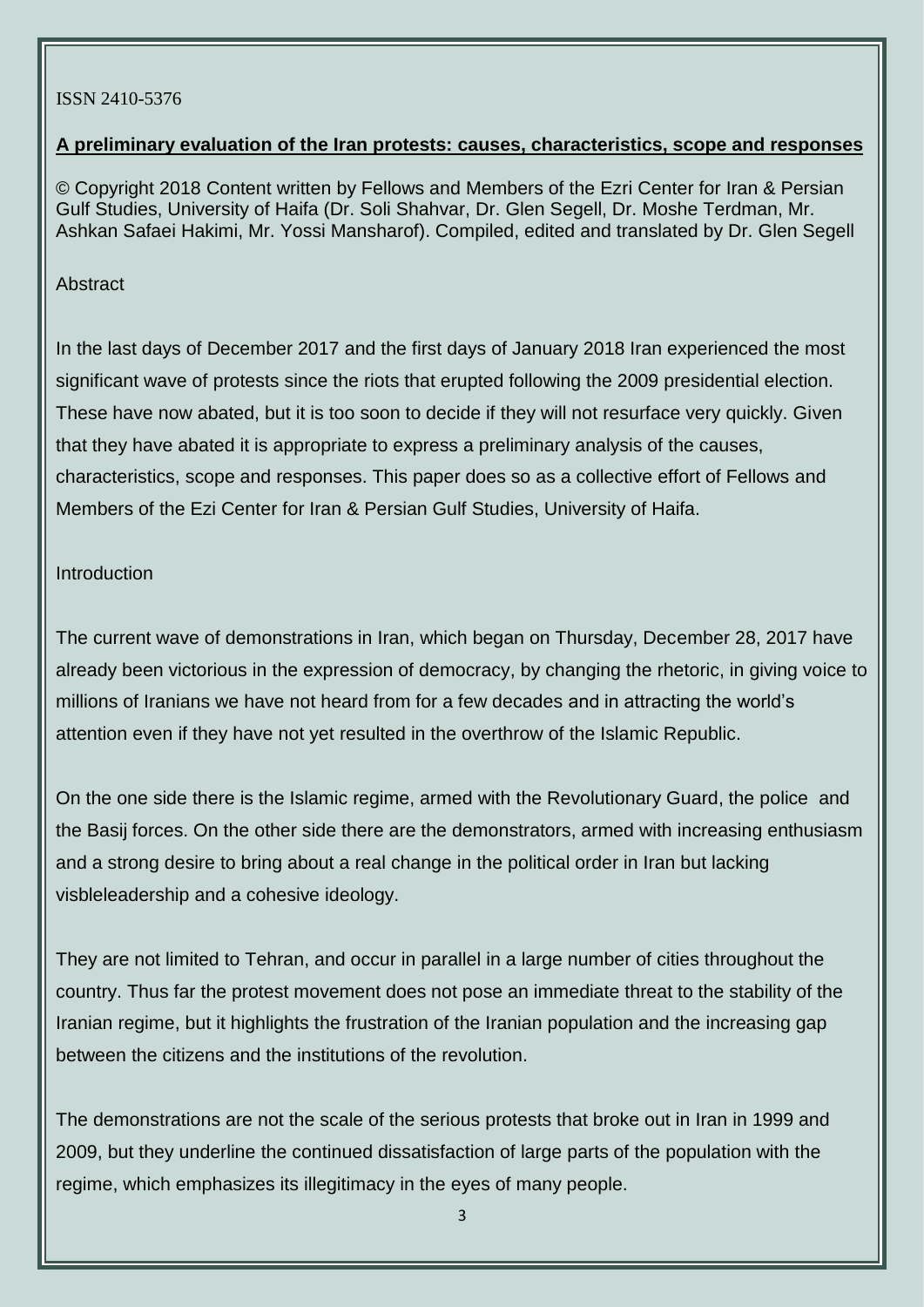Unlike the events of 2009, which were led by leaders of the reform movement and were primarily political in nature, the current protests had no recognized leadership and combined a demand for improvement in the economic situation with a demand for greater political and social freedoms.

History shows that once the people have spoken then change is inevitable. The Ayatollah Khamenei and President Rouhani shouldn't ignore the inevitable. The longer they wait the more likely there is for a violent rather than peaceful change. This is especially after Khamenei predicted in his January 9 2018 speech that more protests would erupt in the future.

The current situation is an opportunity for the Iranian leadership to take advantage of the recent protests to advance practical solutions that meet the demands of the public and not disregard the deep social and demographic processes underway in Iran. Some important questions arising are:

Would any reforms be enough to make a difference for Iranian citizens? Would it change two apparently mutually exclusive forms of identity – *Iranianism* and *Islamism*? Has the Islamic Republic of Iran become the harbinger of the destruction of the Iranian clergy, both in the minds of the Iranian people and as a political force? Have the clergy become so crippled by association with the horrors and corruption of the Islamic Republic that they have lost all moral authority with the man in the street? On the other hand would there be an upsurge in orthodox clerical opposition to the Islamic Republic in response to this uneasy experiment in Shia political activism?

Should a change materialize peacefully or not then the field would be open for speculation on local, regional and global implications. It would be an opportunity to overturn the apple cart in relations with the Sunni world and Saudi Arabia, with supposed proxies Hamas and Hezbollah, with intervention in Syria and Yemen and globally with the West. It would change the worst case scenario that faces America and Israel to have a non-binding, non-enforceable, non-verifiable international agreement on nuclear development and missiles or war.

1. The scope of the protests

Although the number of protesters in a single city is not as high as what it was during the Green Movement of 2009-2010, this time the protests were much more widely spread. Unlike the 2009 protests the new wave of demonstrations started not in Tehran; they began in Mashhhad the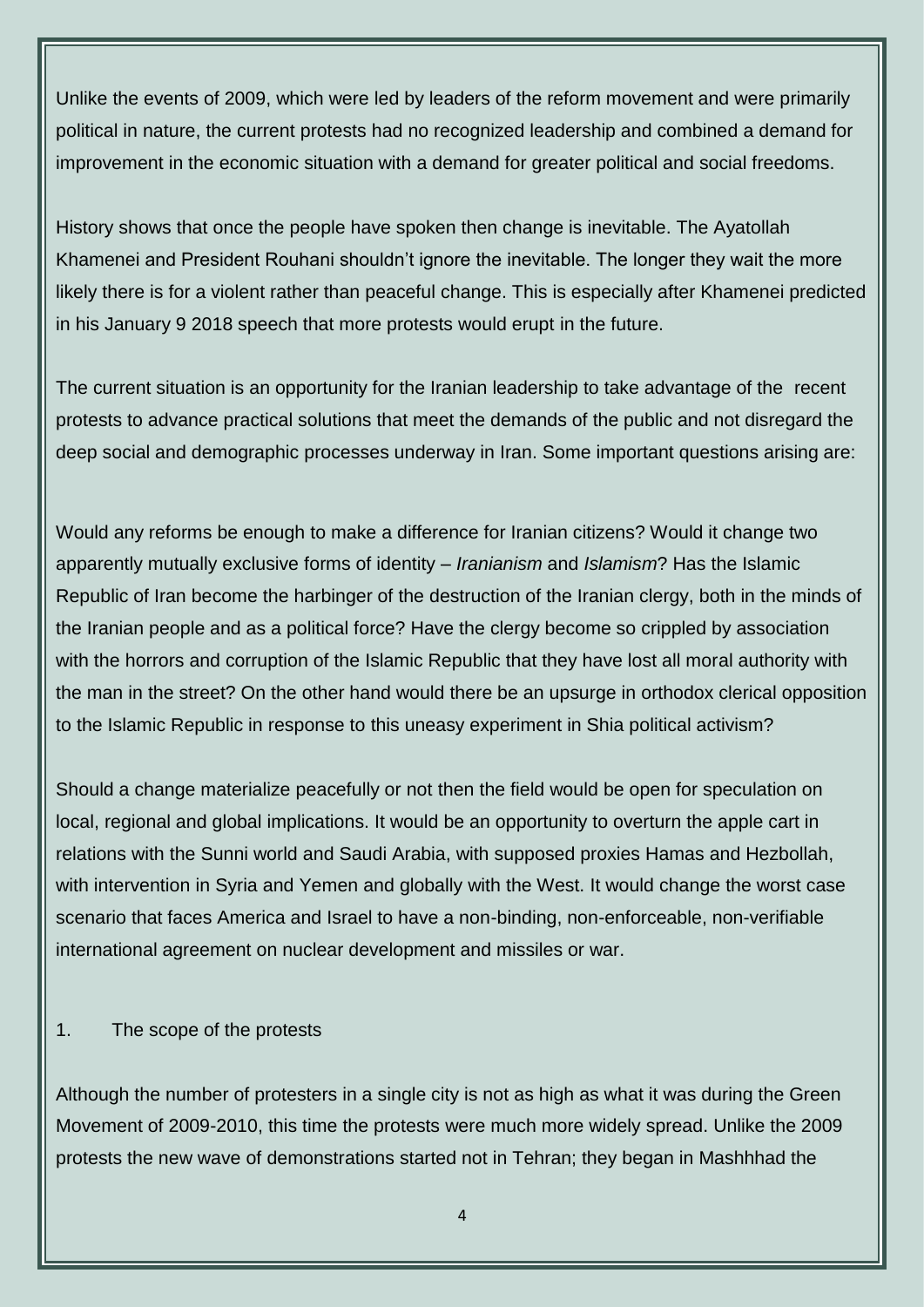holiest city in Iran to the Shiites, where the Imam Reza is buried, 8th in the chain of 12 Shi'ite imams.

By the second day, on Friday there were protests in more than 25 large and small cities including Kermanshah and Qom (the site of Shi'a leadership and religious schools in Iran) and Ahwaz in the south and Rasht in the north. After ten days, it was reported that there had been protests in more than a hundred cities and towns.The first reported fatalities were in Douroud, a small city in Lorestan province where a large portion of the population is armed.

The fact that the protests were more scattered - and this is the first time this characteristic is apparent in the last 30+years - has made their oppression much more difficult for the regime. The demonstrators were are also much more diverse gender-wise, age-wise, education-wise, and social class-wise.

The regime has only a limited power to tackle such widespread discontent, some of which is currently busy in Syria and Iraq. It prefers to keep most of its formidable forces in Tehran and one or two large cities to defend the government offices, radio and television and strategic areas. It was not inclined to send its most formidable forces to other cities to suppress the demonstrations.

Most of the security forces that are in the small cities and towns are staffed by locals, so it is not easy for them to shoot their own brothers and sisters, which means the government had to redeploy forces from other cities, a process that takes time. Sociologically, family and even tribal relations are much stronger in these rural areas than in Tehran or other large cities, thus just one fatality can sometimes result in a much larger uprising.

# 2. Characteristics of the protests

Participants in this wave of protests have employed slogans never heard before in such a context.The protesters didn't distinguish between conservatives and reformists, but rather rejected the entire regime, with all its factions, in disgust. The protesters shouted "Reformists, Fundamentalist, this time you're done", "Death to the Revolutionary Guards", "Death to Khamenei" and "Death to Rouhani" the later who in August 2017 was re-elected by a majority vote and ostensibly represents the reformist camp.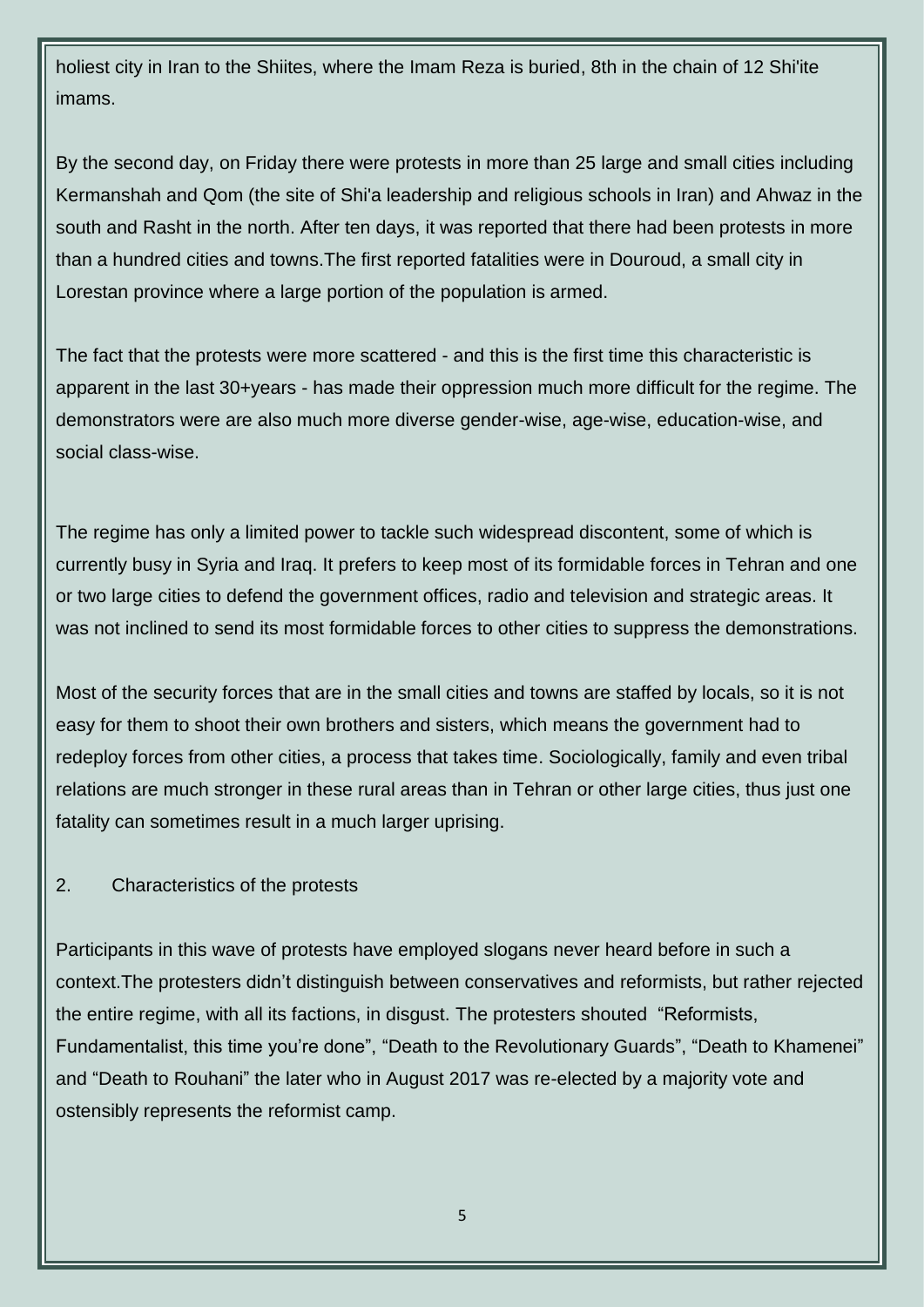The slogans are not only against the current regime but also express support and yearning for the Pahlavi dynasty deposed in the 1979 Revolution which is a surprising and a most daring innovation. In Qom, the Shi'i Vatican, and one of the epicenters of the Islamic Revolution in the 1978-79 protesters shouted "Reza Shah, may your soul rest in peace", "Iran without Shah is in ruins", and "O! The Shah of Iran, come back to Iran", an apparent referral to the crown prince Reza Pahlavi who has been living in exile in the US.

It is of specific significance that protesters chanted "Reza shah, may your soul rest in peace" in Mashhad, in front of the Goharshad mosque. When in the 1935 Reza Shah ordered men to take off their turban and traditional hats and wear new, French hats, and just before he banned hijab all together, thousands of religious people and some clergy took refuge there and staged a sit-down in opposition to Reza Shah's modernizing and secular policies. Reza Shah's troops attacked the mosque and massacred an estimated 800-2000 people. Now that people call for Reza Shah's soul to rest in peace in front of that very mosque, has a lot to say.

After being disappointed by a number of pragmatist and reformist governments (Rafsanjani, 1989- 1997, Khatami, 1997-2005, and Rouhani, 2013-present), the popular opposition movement seems to have ceased to put any hope in such governments, and finally realizes that the reformists are supporting the same regime that the radicals or the conservatives support, and might pnly differ with them in terms of the best means to prolong the continuation of the regime.

It is because of this mistrust in the reformists that, on the one hand, during this last round of popular protests people called not only "death to the dictator" and "death to Khamenei," but even "death to Rouhani", while on the other hand slogans of support of the former Pahlavi regime mainly its founder, Reza Shah, and its current Prince Royal, Reza Pahlavi II - could be heard.

## 2.1 Is there a protest leadership?

Unlike previous protests where we saw leaders of the reformist faction publicly supporting the protest of the Iranian street, we have not seen any internal factor in Iran supporting the protests. It is possible that the reformists, led by Rouhani, are aiming to take control but it is also possible that the calls are against the entire regime (and not only against the conservatives).

This would explain the lack of any one figure of any one faction being on the streets because this will only be interpreted as a struggle between the factions in support of regime change. It seems more and more that the protests this time around go beyond the struggle between the factions of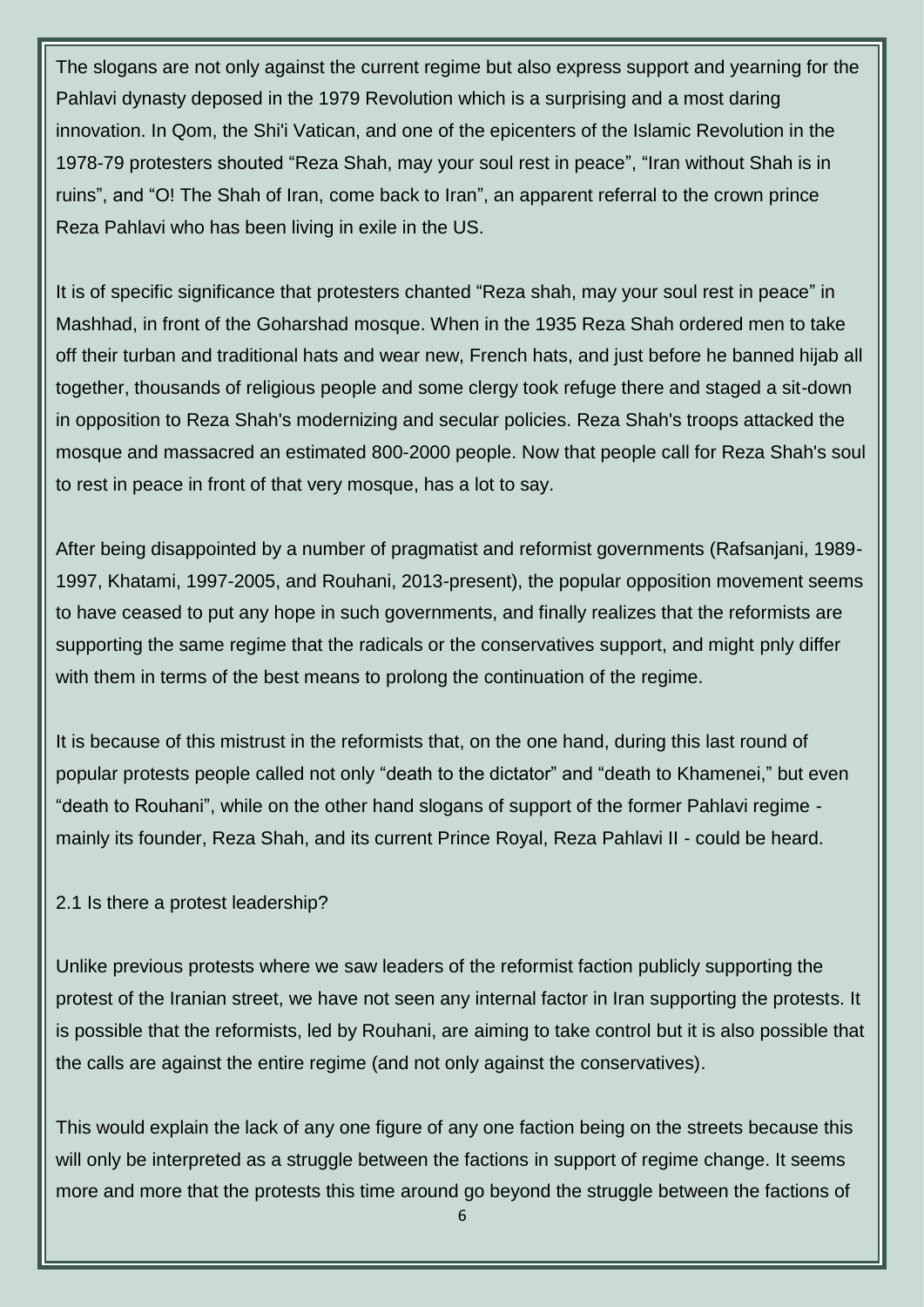the regime and support for one faction or another, and that they are more in opposition to the regime in all its factions.

The street protests not having a visible leadership is both a weakness of this wave of protests but is also an advantage. The regime cannot put an end to the protests by targeting the leadership and/or guide it to whatever way suits the Mullahs by forcing or using coercion over the leaders. The initial protests in Tunisia and Egypt during the Arab Spring were in a similar mode.

Both there and then and now in Iran popular discontent can be viewed through the use of overwhelming majority of social networks in fanning and organizing protests. For example Telgram, whose use is very common in Iran, has seen information been distributed as to where and at what time to gather to protest against the regime. This is what led a Friday sermon in Tehran to call for the abolition of these networks in imitation of the Chinese model, where there is an independent Internet network disconnected from the Internet.

3. Why did the riots broke out now?

The cost of living is always a cause for demonstrations, protests and riots especially in cold winters. Other often cited causes are anniversaries, and student activism. There are, of course, other factors, some political local or regional, some are the relations between mosque and state, some are even environmental (the regime's failure to deal with environmental problems). Whatever the starting catalysts there is no doubt that all causes add up at the end of the day. Unless addressed then change will take place.

## 3.1 Economics

Since the lifting of the sanctions following the nuclear agreement (July 2015), the Iranian people have not seen a significant improvement in their economic situation - contrary to Rouhani's promises and the deflation of billions of dollars from frozen funds. Rather there has been a deterioration in it where the Iranian currency continues to lose its value (currently about 4300 tomans to \$ 1).

This is worsened by corruption that has reached monstrous dimensions while the allocation of resources has increased to foreign causes for the regime's activities for example the support of the Assad regime in Syria, the Shi'ite government in Iraq, Hezbollah in Labanon, Hamas and the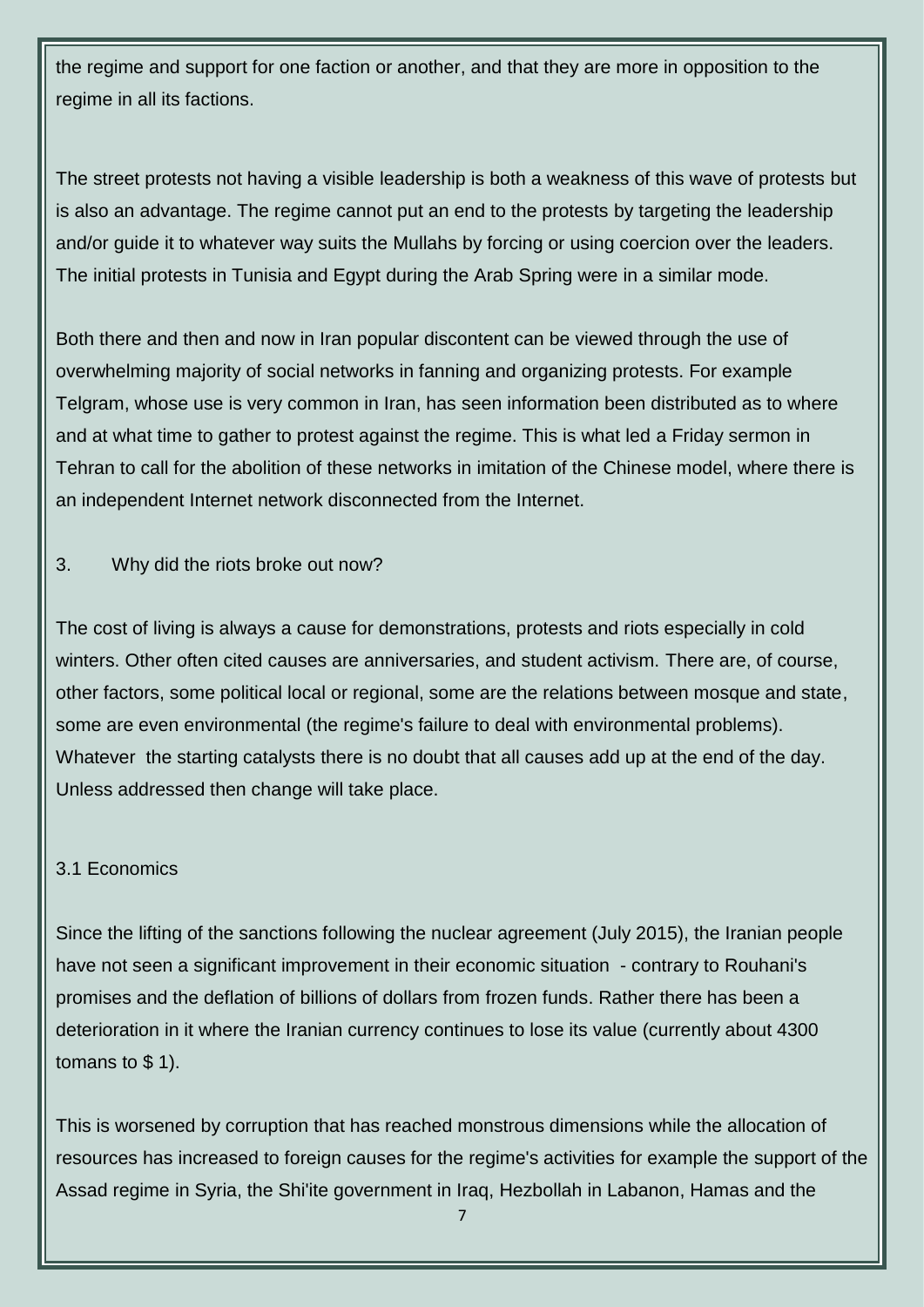Islamic Jihad in Gaza, and Houthis in Yemen. This has not led to the improvement domestically of the situation of the Iranian people. More than 40 percent of the population are young people (aged 20-44) where not all are suitably employed.

There is a lack of a proper management of the economy. It is being mainly mishandled by unqualified people who are appointed on the basis of their closeness to the regime. There has been increasing central control over the economy correspondingly with the filling of the pockets of the heads of the regime and the government, increased allocation of funds to religious institutions and revolutionary institutions in the new budget introduced in December 2017, while other areas were cut. For example there has been an increase of 40% in the price of eggs, which is a basic consumer product.

# 3.2 Iranian regional projection

The slogan shouted by the protesters "No Gaza, no Lebanon, my soul will die for Iran' has a direct connection to Iran's growing involvement not only in financial and logistical support in Gaza (Hamas and Islamic Jihad) and in Lebanon (Hezbollah), but also in Syria (the Assad regime), Iraq (the Shiite-led government), and Yemen (the Houthis).

This involvement has not only resulted in an increasing number of casualties of Iranian Mujahideen (apart from the non-Iranian Shi'ite mercenaries), but has already wasted billions of dollars from the Iranian state, in circumstances where the bulk of the Iranian people is collapsing under the weight of the deteriorating economic situation

The explanation for this seems to be a combination of several main factors. May we suggest that the progressive liquidation of ISIS also known as Da'ash was an important catalyst? On November 21 2017 the Iranian IRGC Qods Force commander QassemSuleimani announced the liquidation of Da'ash. Despite this declaration the Islamic regime led by Ayatollah Ali Khamenei didn't approve any cutting in the costs of the trans-national Shiite militia system. On the contrary Iran has stepped up its aid. The Iranian population pay for these at the expense of their standard of living, a legitimate cause to demonstrate and riot especially in a cold winter.

Hamas and Hezbollah that Israel knows operating in Gaza, Lebanon and Syria are a tip of the iceberg. There are the Houthis in Yemen and the Fatimiyoun (Afghan Shiites). Some of whom are Afghan migrant workers in Iran, and some who are Afghans recruited in Afghanistan. Although the Islamic regime claims that it is a holy mission in the form of guarding the tomb of Zaynab, it has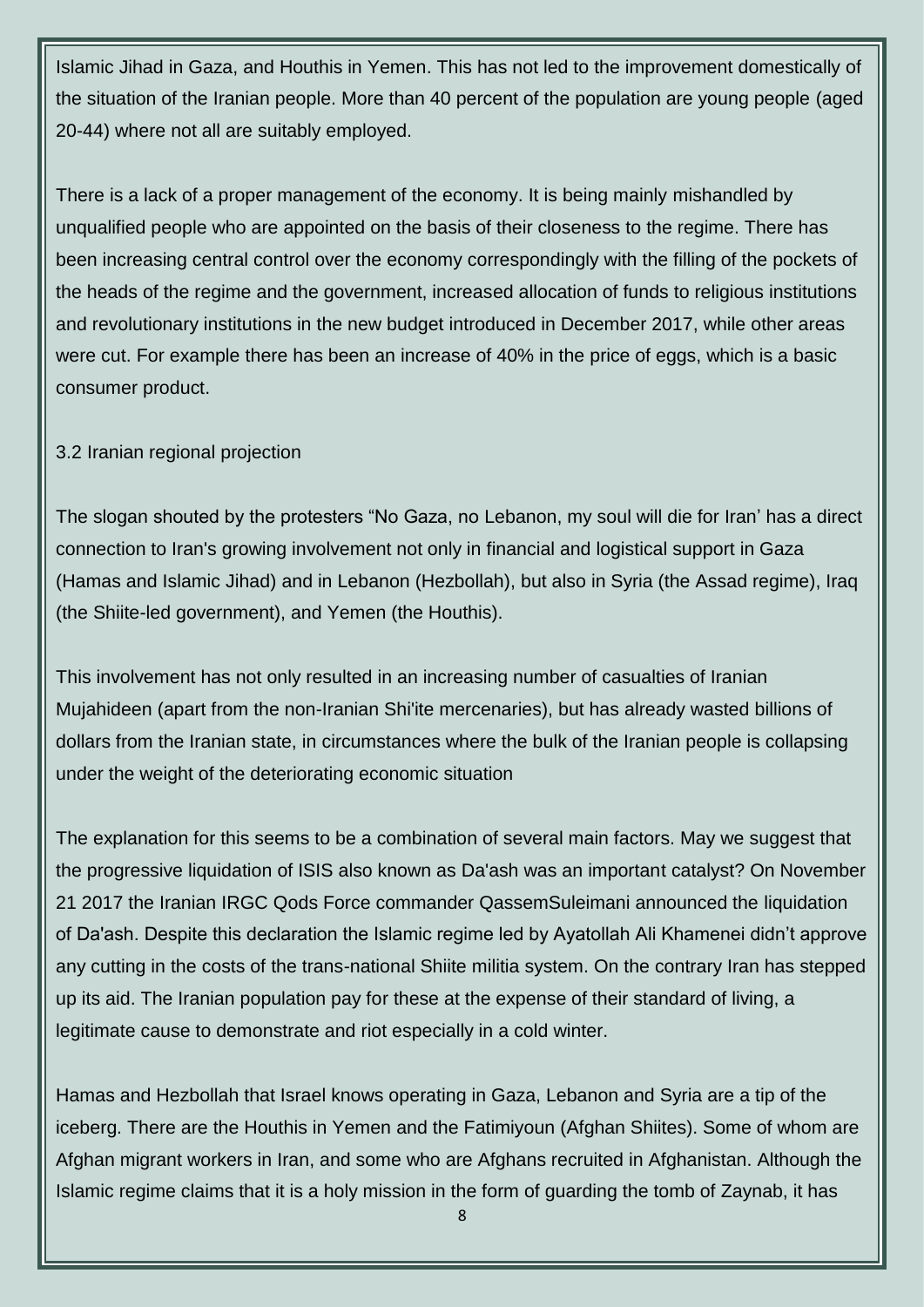been proven that this is a purely political mission - the rescue of Assad's regime. These mercenaries were recruited thanks to economic incentives.

In addition to this militia, the Iranian IRGC also operates militias composed of Pakistanis (Zainabiyoun) and Iraqis. The majority of whom are subordinate to umbrella organizations, al-Hashad al-Sha'bi, and local Syrian militias and even Indian Malaysians.

Money may not be everything but it is when the average Iranian is suffering. Local politics are linked to money in this regard for example through the death of former President Rafsanjani's. Rafsanjani was a balancing figure in the regime; he was careful to preserve the republican character of the regime, and warned that emphasizing the Islamic character alone would keep the public away from the regime.

President Rouhani has been unable to replace Rafsanjani in the eyes of the public. On the contrary as has been evident from his statements in recent months, where has expressed support for Iran's expansion program in the region, in which Iran finances various and diverse militias. This is at the expense of the standard of living of the average Iranian.

#### 3.3 Diverse domestic discontent

There is another explanation that the current wave of protests was not only over some financial issues, and the demonstrators are not only the underprivileged. In Tehran for example so far the protests have been local; meaning that people are protesting in the neighbourhoods in which they live. In the last few days of the recent protests most of the demonstrations in Tehran, have been concentrated in neighbourhoods with residents belonging to middle class and upper middle class socio economic status.

Northern Amir Abad for example is a middle class to upper middle class neighbourhood while Yousef Abad is an upper middle class neighbourhood. And besides that, we have also seen students at the University of Tehran protesting inside the University and chanting "Reformists, conservatives, the story is over (we are done with you)".

## 3.4 Environmental security

A third and valid explanation is environmental security. Today environmental security issues are part and parcel of every conflict in the Middle East. For example, one cannot understand the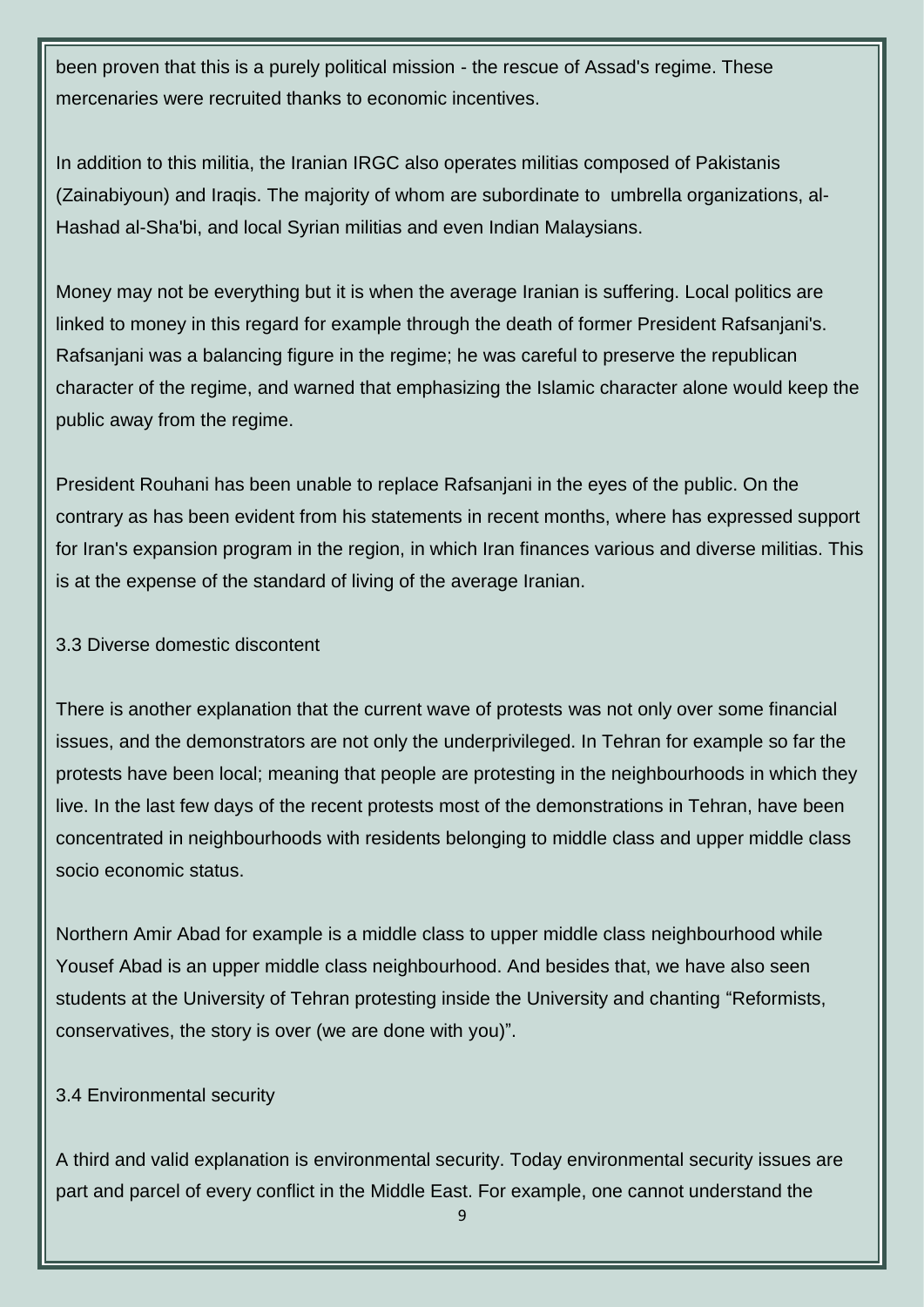genocide in Darfur without taking note of the desert which advanced 100km southward in 40 years, thus drying up wells and put the Arab pastoralist tribes in conflict over land and water with the Black African agriculturalists.

One cannot understand the breakout of conflict in 2011 in Syria without taking into account the 6 years of harsh drought that preceded it and hit the northeast and southeast parts of the country, dried up wells and with it also the sources of livelihood of the local population. Thus, about a million and a half people were forced to move to the big cities in search of livelihood thus putting a lot of pressure on dwindling natural resources. So, there was no wonder that the first foci of the rebellion against the Assad regime were in Dar'a and the northeast past of Syria.

In these cases and more (for example, Mali and Yemen), the conflicts were driven not only by political, socio-economic and ethnic tensions, but also by environmental stresses, which exacerbated existent problems to a boiling point. This is especially so when the ruling regimes were unable or didn't want to address or mitigate its effects on the population.

So too in Iran, the Iranian government has been unable to address environmental issues or, even worse still, mismanaged dealing with water resources. This could be seen very clearly in the case of Lake Urmia in northwestern Iran. It used to be the largest lake in the Middle East and the sixthlargest saltwater lake worldwide with a surface area of approximately 5,200 square kilometers, a length of 140 km, a width of 55 km and a maximum depth of 16 meters. Nowadays, Lake Urmia has shrunk to 10% of its original size due mainly to the mismanagement of water resources by the Iranian government, which has been damming the rivers flowing into it and pumping groundwater from the surrounding area.

In addition, drought prevailing in the Lake Urmia basin for many years has caused the surface area of the lake to decline and the level salinity to grow. As a result, the increase in the levels of salinity has led the local population to abandon their agricultural lands which have served as their main source of income, and to migrate in search of other sources of income. This has increased the level of unemployment among them as well as the feeling that they are being discriminated against by the Iranian government.

The situation is even more complicated since about 6.5 million people live in the Lake Urmia basin and most of them are Azeris. They regard the Iranian government mismanagement of Lake Urmia as a way to force them in purpose to migrate from their lands and to lose their source of income.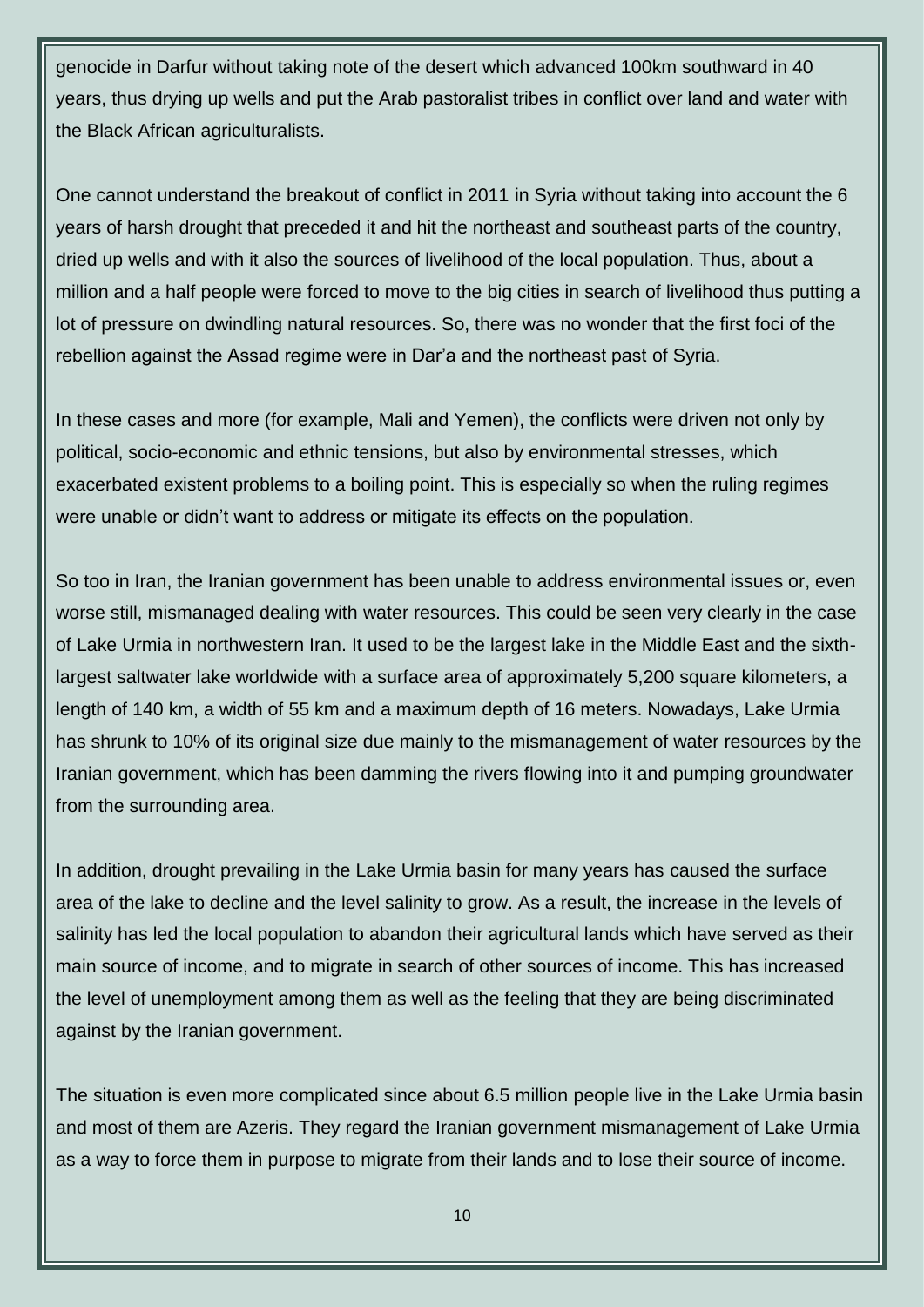Thus, from 2009 onwards, the local population has protested a few times against the policies of the Iranian government concerning Lake Urmia.

Water security is another environmental issue that bothers Iran. Already in December 2013, Hamid Chitchian, head of the Ministry of Energy, stated that the water's sector situation had reached critical levels. In July 2013, IssaKalandari, the minister of agriculture, said to Ghanoon Newspaper that "the water crisis is the main problem that threatens Iran and that it is more dangerous than Israel, the US or political fighting among the Iranian elite". He further said that "if the water crisis is not addressed, Iran could become uninhabitable and a ghost town". He also warned that 50 million Iranians would be left without water, due to the exhaustion of 70% of Iran's groundwater and the diversion of rivers. This will drive peasants off the land to cities which already suffer from very high levels of unemployment.

This water crisis has also played a role in the current protests. On January 2, 2018, Radio Farda posted a smartphone video showing a mob burning the police station in the village of Ghahdarijan, which is located 24 km from the city of Isfahan. The grievance of the residents was that the river ZayandehRud dried up before reaching the village and Isfahan, the victims of Iran's mismanagement of its dwindling water resources.

Another case in point is the severe air pollution in urban areas caused by vehicle emissions, refinery operations and industrial effluents. Tehran, home to nearly 14 million residents, is one of the world's most polluted cities and every year it suffers from a phenomenon caused by cold temperatures called "temperature inversion", through which a layer of warm air above the city traps pollution. However, this year the air pollution reached unprecedented levels and as a result, all schools in Tehran were closed for few days in mid-December 2017 and 412 residents died as a result of air pollution in 23 days during this period. Thus, it is no wonder that the feeling of the urban residents is that the Iranian government does not do anything to solve the situation.

To sum up, Iran's environmental issues have played a role as a cause and as a catralyst in the recent protests. Sometimes, their breakout has been a direct cause for Iranians' grievances and protests as in the case of the village of Ghahdarijan and sometimes it has emphasized the water resources mismanagement by the Iranian government and its inability to resolve environmental issues that bothered the whole population, such as air pollution. Thus, there ius a need to deal in a comprehensive way with the needs of the Iranian population, including the environmental ones.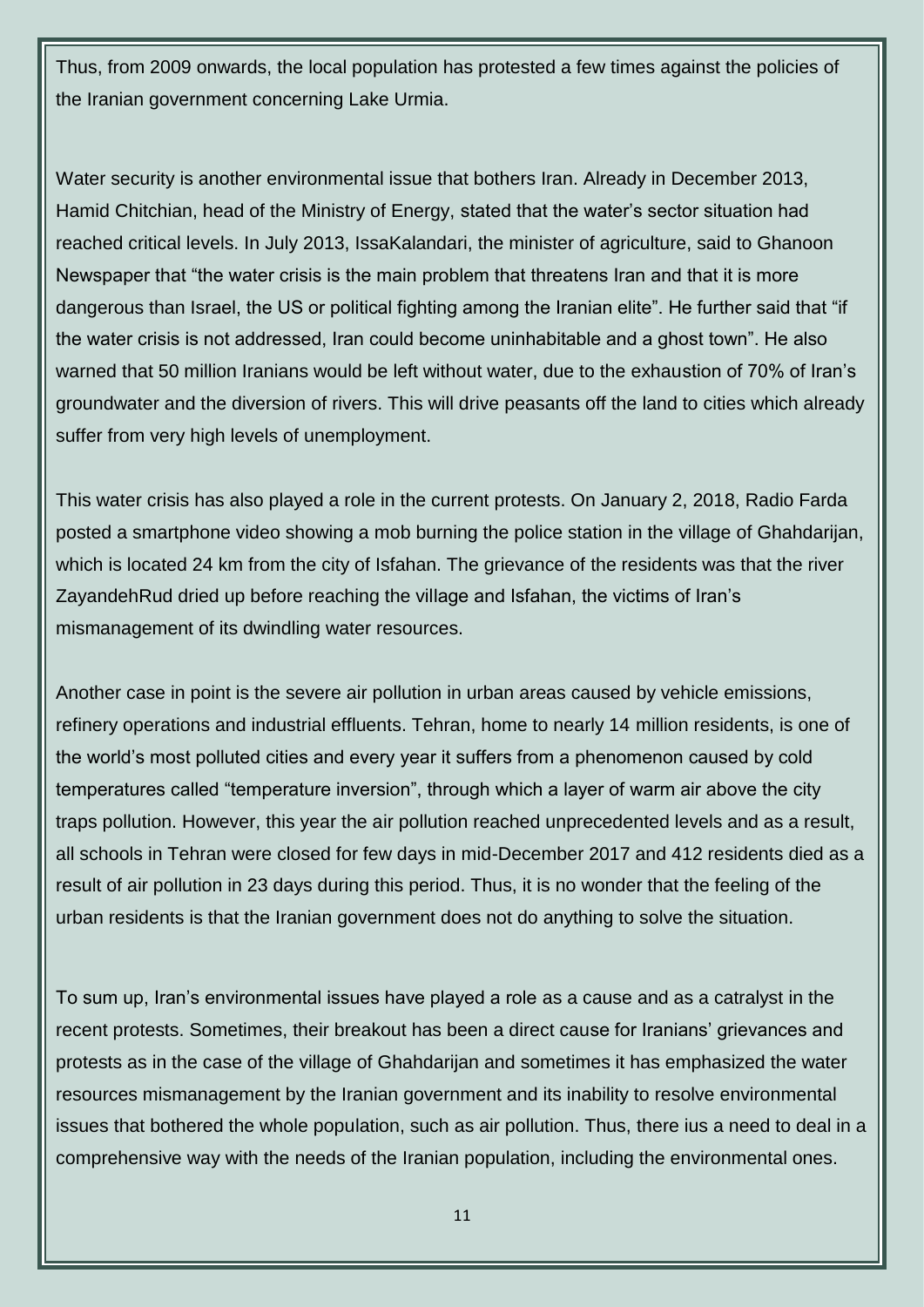#### 3.5 Mosque and state

Yet another factor that contrinuted to discontent was that the government in Iran is a struggle between mosque and state. Understanding the governance of Iran through the study of Persian and Iranian cultural, literary and intellectual history and the role this has played in interpretations of political and clerical authority rests in part in the wide diversity of the lives and works of certain key figures in modern day Iran.

This ranges from those who articulated the country's responses to European imperialism, such as Mirza Malkom Khan, a prominent modernist, to the ideologues of the Islamic revolution of 1979. These include Jalal Al-e Ahmad and the left-leaning zealots and poets who used a mix of Marxism, Islamism, the Shia tropes of martyrdom and Frantz Fanon's third-worldism to give Iran's Islamic revolution its distinctive characteristics. Another facet and maybe more important is the big themes in Iran's history dominated by it being a Shia powerhouse state.

In all of these there are competing tensions within Persian Shiism of temporal and spiritual legitimacy, intertwined with messianic revivalism, mysticism and dissent. Persian Shia political philosophy creates a natural separation of mosque and state, as long as the state allows freedom and safety of Shia religious practice.

Until 1979 the state or moreover the crown had the upper hand. The clergy were there to preach, educate and sit in judgment on the nation's souls. A politically active clergy was, and still is for many leading Shia thinkers, a heretical innovation. Then in 1979 things changed and the clergy dominated over the state after the removal of the crown.

Ayatollah Khomeini's doctrine of *velayat-e faqih*, the "guardianship of the jurist", and its application as the ideological and constitutional blueprint for the Islamic revolution, was the first time in Iran's Shia history that the clergy had explicitly articulated a theory of government. Before that they always preferred to remain scholarly and juristic.

An explanation why the clergy launched the 1979 Islamic Revolution is as an act of revenge because Shiism was derided under the Pahlavi monarchs and sidelined in the dash to achieve Western modernity after the discovery of oil. It was not a complete triumph, for the 1979 revolution and its aftermath crushed the clergy's centuries-old independence from the state. Their bid for power challenged the very soul of Persian Shia orthodoxy.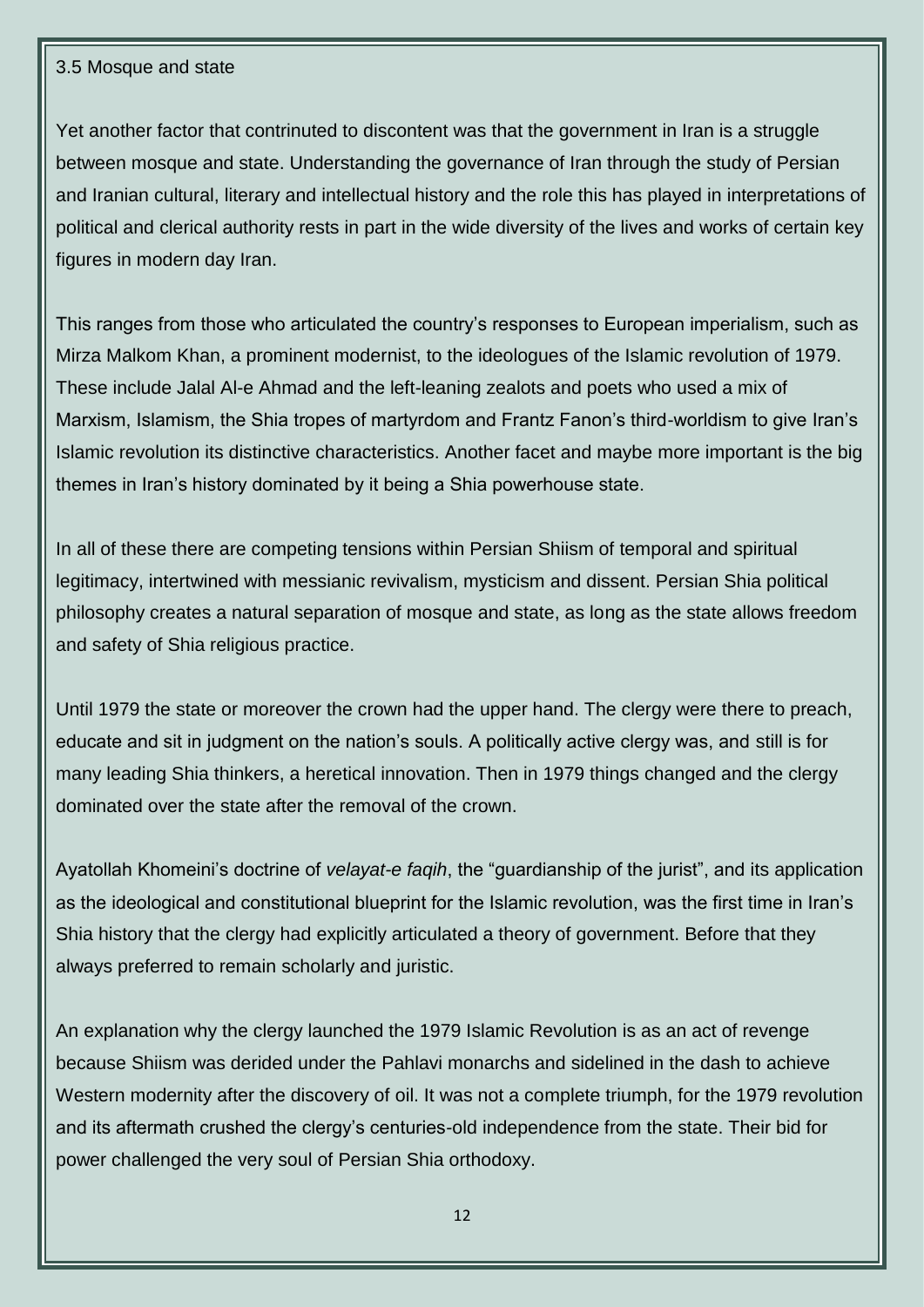Given that the revolutionary generation of the clergy has been supplanted by the next due to mortality leaves us wondering about the ultimate place of the Islamic clergy in the government of Iran. How might the relations between mosque and state develop? Just wondering has been strengthened by the recent street demonstrations of discontent.

This shows that the writing might, one assumes, be on the wall to demote the clergy. The clergy have seen this potential and in attempt to placate it have recently relaxed regulations in the dress code for women. However this is not enough.

# 4. Will the regime topple?

The regime in Iran doesn't enjoy the support of a specific ethno-religious community. Most of its supporters either support it out of some ideological or religious reasoning or because they get paid to do so. So, when the moment of truth arrives, many of them will stop supporting the regime; those getting paid first, and those who do it due to ideological reasons, at least many of them, will not be persistent enough ideologically to kill thousands of their brethren in the streets.

Past experience in Iran shows that there is mood for a change but to succeed but it needs a crossspectral coalition and this was lacking. The protests were circling in the bazaar without the apparent active participation of intellectuals and clerics. If these don't join the demonstrators in the future, then it will be difficult to bring about a real change in the current regime in Iran.

# 4.1 Will there be a revolution?

If there is a revolution it will be the elites, who have houses and businesses abroad, who will be the first who leave the country when they see a danger, just like what happened in the Islamic Revolution of 1978-79. The country will thus be worse off then before. Peaceful changes are better than a revolution!

Others, especially some foreign-based Persian journalists and analysts have been trying to frighten people by implying that Iran could become a second Syria. This can easily be refuted as scare mongering. While in Syria an ethno-religious minority sees the fall of Assad's regime as a matter of life and death for the whole community and thus does everything in its power to defend it, the situation in Iran is different.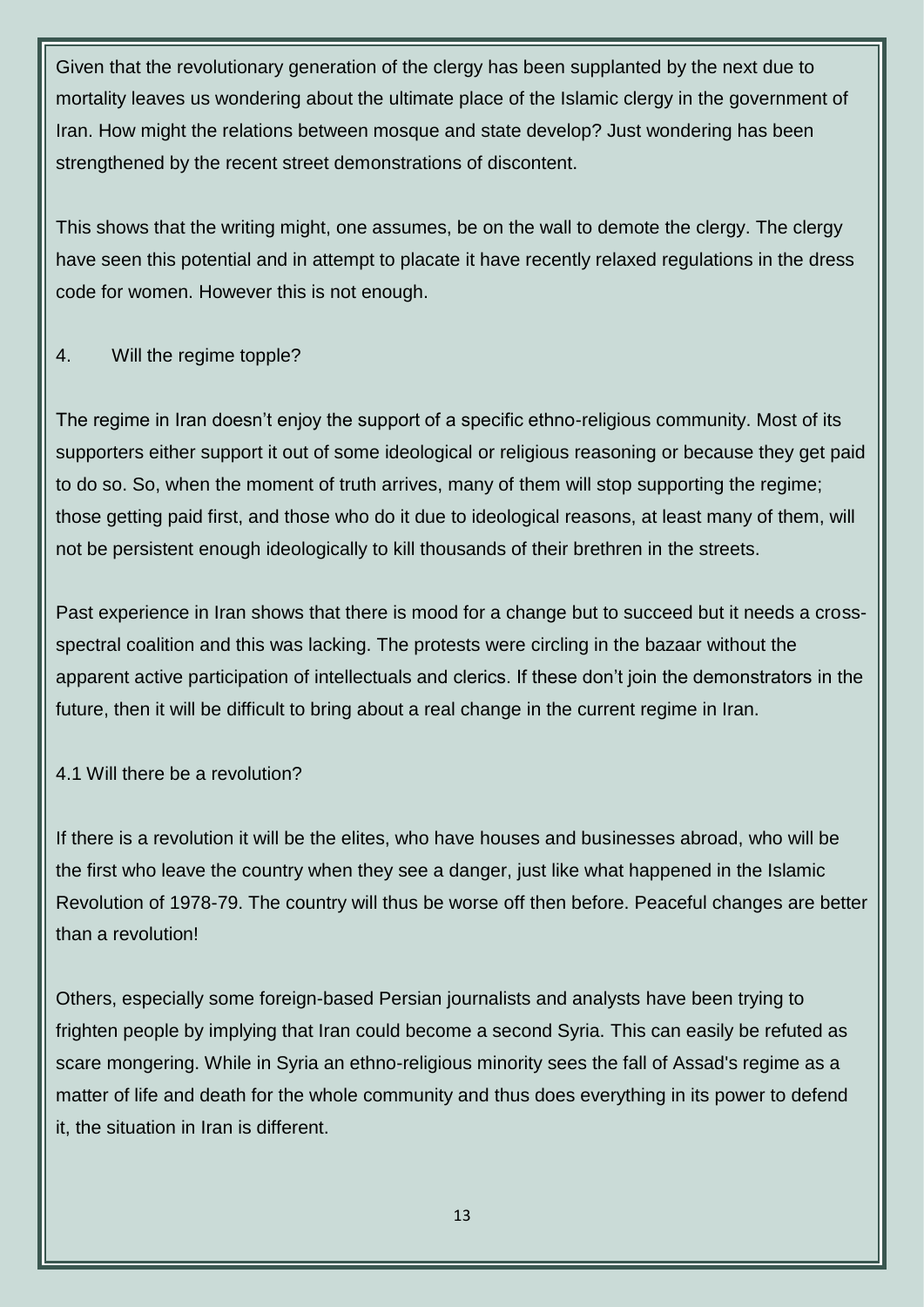Moreover, while in Syria a large portion of opposition is made up of Sunni Islamists opposing a non-religious (though not secular either) regime, in Iran, secular-majority opposition is up against a Shi'i Islamist regime.

The possibility that Iran becomes the battlefield of regional and world powers is also very low. It is unlikely that Russia would defend the regime in Iran as it has been doing in Syria. Iran and Hezbollah in one side and Turkey, Qatar and Saudi Arabia on the other, have been the forces engaged in a proxy war in Syria. Now, if Iran, itself, is the battlefield, one side of this equation would be non-existent. Furthermore, unlike in Syria, where Sunni countries could use Sunnis as their proxy forces, in Iran the Sunnis are but a small minority.

# 4.2 The Iranian regime response

The Islamic regime, armed with the Revolutionary Guard, the police and the Basij forces do not want to repeat the Shah's mistake of 1979. So the orders were apparently to kill as few demonstrators as possible in order not to fuel the demonstrations in two ways: the funeral would turn itself into a demonstration; and killing demonstrators would create further alienation between the people and the regime.

Then there is the external scapegoat to unite the people with the regime. In a speech on January 2 Ayatollah Khamenei also demonstrated waving "Death to Saudi Arabia" and "Death to America" flags. This was followed by denials; where the commander of the Planning and Budgeting Committee Ja'afari attributed the anti-regime demonstrations to Da'ash, Saudi Arabia, the United States and Israel.

Even if the recent demonstrations have not succeeded in toppling the regime, and apparently they were unable to rise to a national level, the regime will not be what it once was. The public will now be under more surveillance. This will generate a greater pressure pot likely to erupt in further protests. Especially when opponents of the regime notice that an opportunity exists for example, at the future time of Khamenei's death.

## 5. Views from abroad

It is clear that the regime has and continues to suffer an image blow domestically and internationally, but not much more than that. At the fore of verbal attacks is President Trump of The United States. Perhaps the only practical step has been the cancellation of the French foreign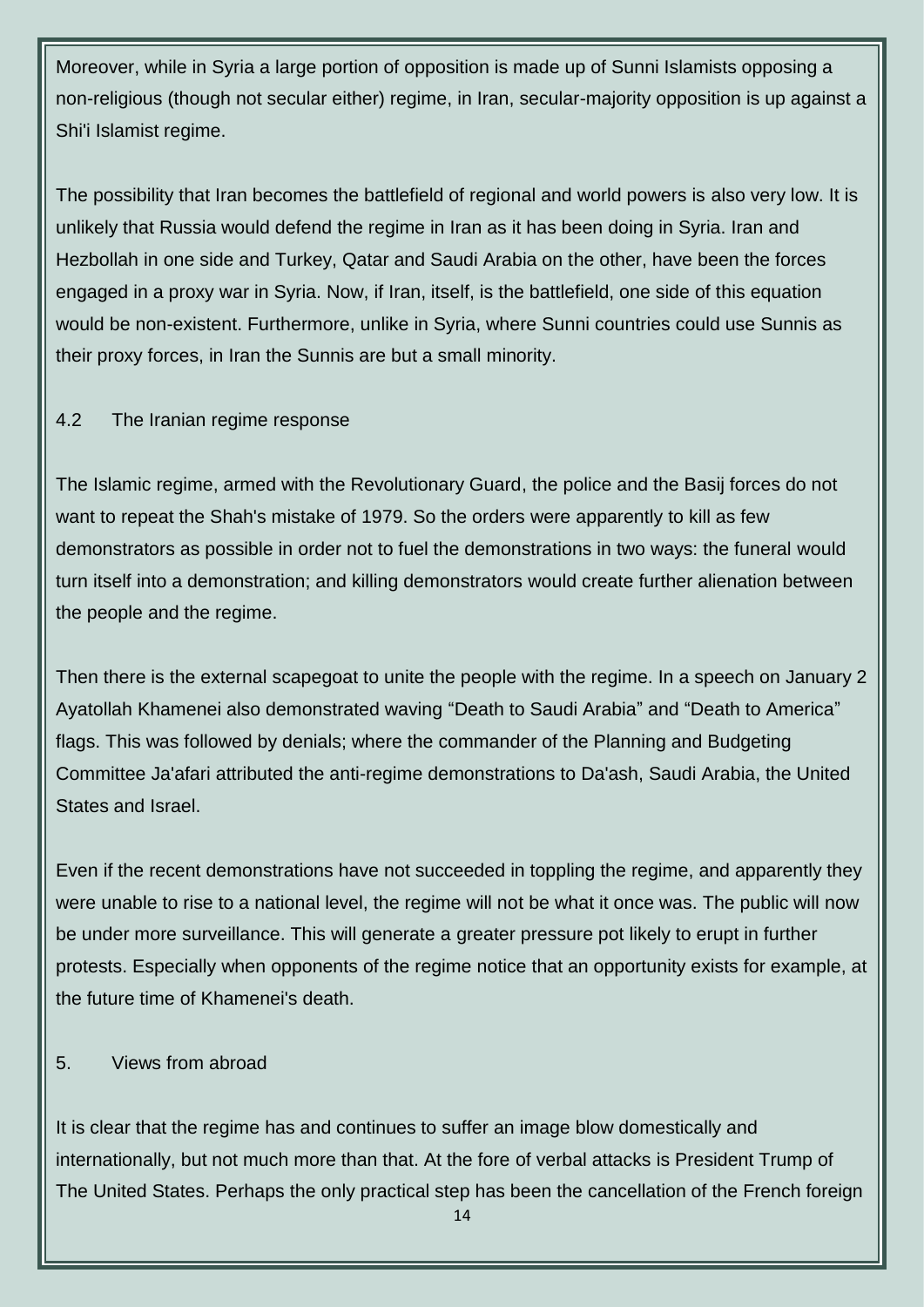minister's visit, which was scheduled to take place at the beginning of January 2018, but this might be for concerns for his safety.

# 5.1 America attacks verbally

In contrast to the riots in 2009, where the Obama administration did not support the protests, this time the US administration under President Trump immediately backed the protests that started in the last days of 2017. The Obama administration turned a blind eye to the Iranian people's call for his help in 2009 so he could negotiate the nuclear deal with the regime. He chose to assure the regime that he would not support the protesters At the time Iranians shouted "Obama, are you with them or with us".

Now Trump's administration has employed a very different approach. He has shown support for this new wave of protests in Iran. This has created a tension with the Iranian regime. While the American encouragement is only apparently verbal, the characteristics of the riots in Iran demands that any country or government that wants a regime change in Iran should prepare action plans in the event of a recurrence or continuation of the protests. There are therefore those in Iran who want to see a more concrete support from the White House.

No doubt this is in the mind of the White House. Focusing on attempts to prevent nuclear weapons from the Iranian regime is indeed an act in the right direction and is necessary for regional and global security. This can be achieved by assisting the Iranian population to bring about a regime change in Iran. This cannot be achieved just by declarations, but rather in appropriate preparations for a detailed and ongoing plan of action based on cooperation with the Iranian people to establish a democratic regime that respects the rights of its people as well as those of other nations and nations.

## 5.2 The rest stay silent

Apart from a number of statements made by the American president in support of the Iranian people, there has not been any significant vocal criticism from other countries, especially the Western democratic countries. This may be due to the fact that the main ones, namely Britain, France and Germany, signed the 2015 nuclear agreement and lifted the sanctions on the regime for their own economic considerations. So now any support for the Iranian people might be interpreted as an admission of error if they were to remove the sanctions from the regime and thus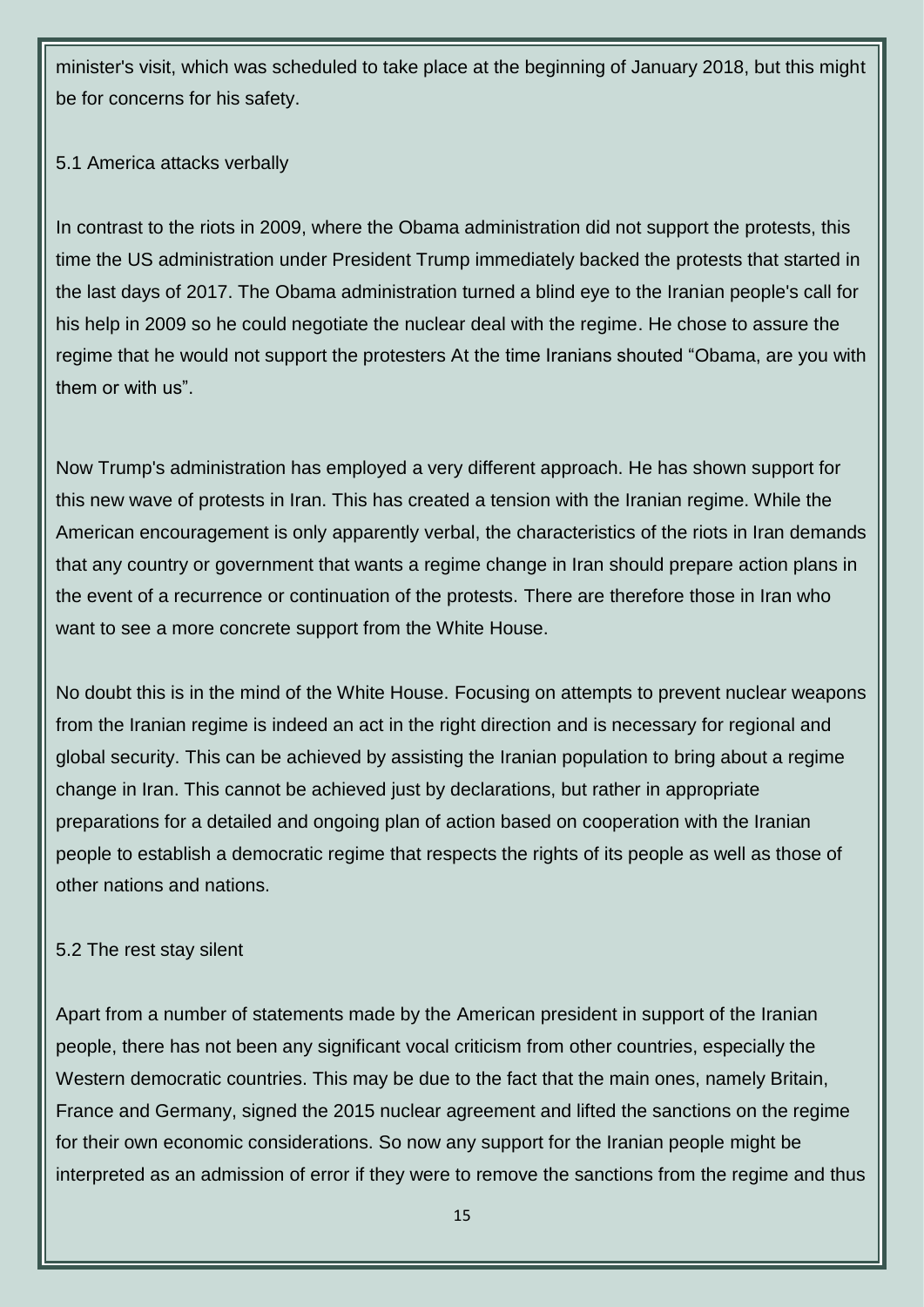enable it to continue trampling human rights and oppression in Iran, to continue to sow instability and encourage terrorism throughout the Middle East.

# **Conclusions**

In the last days of December 2017 and the first days of January 2018 Iran experienced the most significant wave of protests since the riots that erupted following the 2009 presidential election. These have now abated, but it is too soon to decide if they will not resurface very quickly. Given that they have abated we have expressed a preliminary analysis of the causes, characteristics, scope and responses.

From this it appears that the dire and deteriorating economic situation in Iran seems to constitute most of the fuel supply for the popular protests, but not all the fuel. Political, environmental, governance, religious and other causes seem to join the economic ones, and those helped to the generate the wide urban spread of the demonstrations, namely not only in poor neighborhoods but also in middle and upper middle class ones as well.

We suggest that given such wide spread and diverse participatin in the discontent, the best possibility or option for a meaningful regime change in Iran to suit its population would be not merely through moral support to the protesters. We suggest more meaningful support and cooperation between the truly democratic powers of the world and the protesters inside Iran, where the Iranian opposition outside Iran should be included. Such assistance could be in the shape of providing alternative channels for communication for the protesters, such as technology in the supply of local transmitters, and direction and guidance in efficient protest tactics and resistance, etc.

The Iranian people have expressed repeatedly that they are dissatisfied with the current regime in Iran, a regime that is inflicted with corruption, mismanagement, nepotism, disrespect for basic human rights. It is a regime that through its behavior has not only brought disgrace to Iranians and Iranian passport holders, but also one that has put its own people in most difficult circumstances (such as major economic sanctions) and even dangerous situations (of a military attack on Iran). It is a regime that spends the wealth of the Iranian people on promoting terror, war and instability in the region.